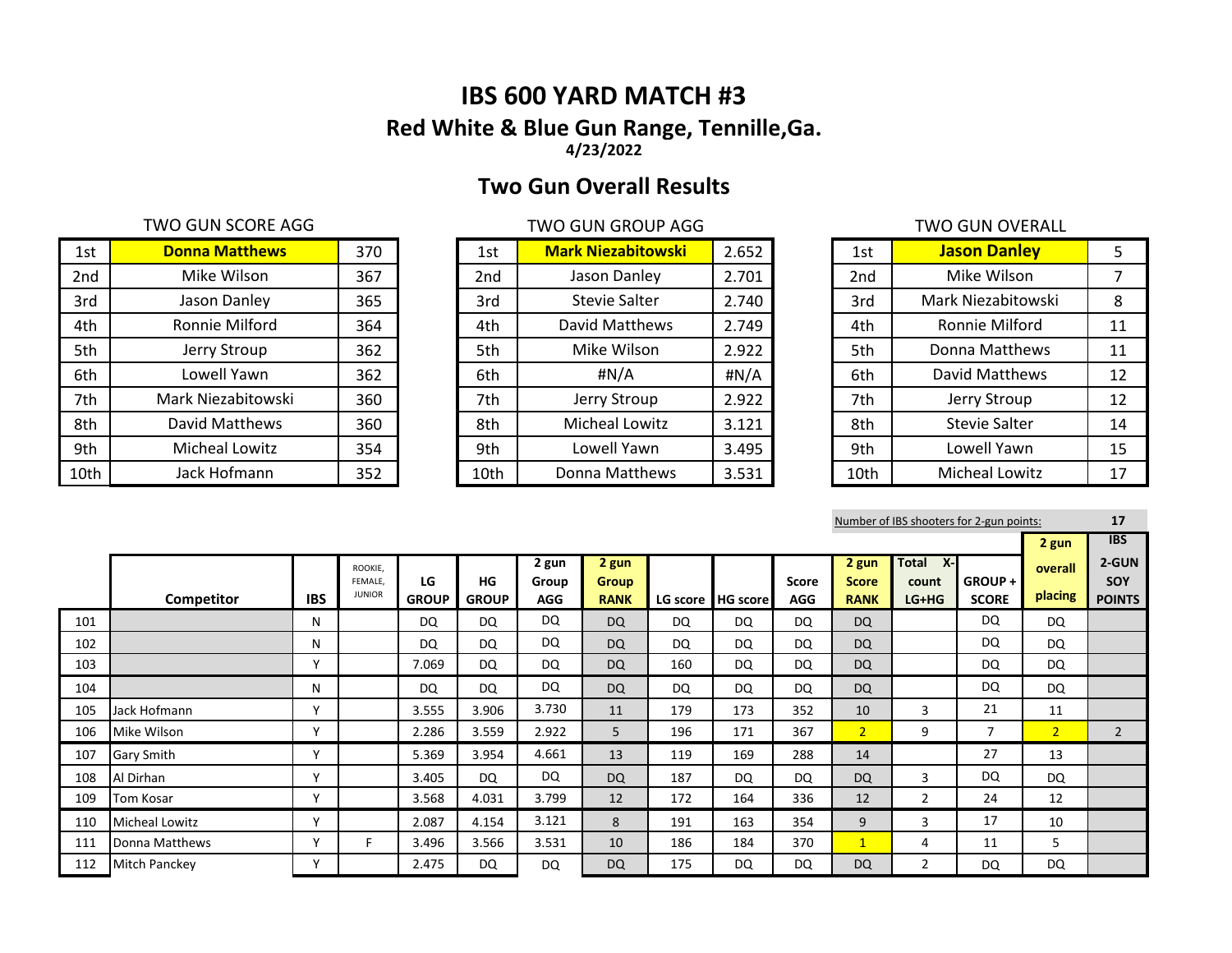|     |                      |            |                                     |                    |                    |                              |                                      |           |                   |                            |                                      |                                 |                        | 2 gun              | <b>IBS</b>                    |
|-----|----------------------|------------|-------------------------------------|--------------------|--------------------|------------------------------|--------------------------------------|-----------|-------------------|----------------------------|--------------------------------------|---------------------------------|------------------------|--------------------|-------------------------------|
|     | <b>Competitor</b>    | <b>IBS</b> | ROOKIE,<br>FEMALE,<br><b>JUNIOR</b> | LG<br><b>GROUP</b> | HG<br><b>GROUP</b> | 2 gun<br>Group<br><b>AGG</b> | 2 gun<br><b>Group</b><br><b>RANK</b> |           | LG score HG score | <b>Score</b><br><b>AGG</b> | 2 gun<br><b>Score</b><br><b>RANK</b> | Total<br>X-<br>count<br>$LG+HG$ | GROUP+<br><b>SCORE</b> | overall<br>placing | 2-GUN<br>SOY<br><b>POINTS</b> |
| 201 |                      | Y          |                                     | 6.369              | 3.698              | DQ                           | <b>DQ</b>                            | 161       | 156               | DQ                         | <b>DQ</b>                            |                                 | DQ                     | DQ                 |                               |
| 202 | Mark Niezabitowski   | Y          |                                     | 2.520              | 2.784              | 2.652                        | $\mathbf{1}$                         | 184       | 176               | 360                        | $\overline{7}$                       | $\overline{3}$                  | 8                      | $\overline{3}$     | $\mathbf{1}$                  |
| 203 | Lowell Yawn          | Y          |                                     | 3.407              | 3.583              | 3.495                        | 9                                    | 183       | 179               | 362                        | 6                                    | $\overline{2}$                  | 15                     | 9                  |                               |
| 204 | Jason Danley         | Y          |                                     | 1.852              | 3.550              | 2.701                        | $\overline{2}$                       | 185       | 180               | 365                        | 3 <sup>1</sup>                       | $\mathbf{1}$                    | 5                      | $\mathbf{1}$       | $\overline{3}$                |
| 205 | Jerry Stroup         | Y          |                                     | 2.422              | 3.423              | 2.922                        | $\overline{7}$                       | 192       | 170               | 362                        | 5                                    | 6                               | 12                     | $\overline{7}$     |                               |
| 206 |                      | N          |                                     | <b>DQ</b>          | <b>DQ</b>          | DQ                           | <b>DQ</b>                            | <b>DQ</b> | <b>DQ</b>         | DQ                         | <b>DQ</b>                            |                                 | DQ                     | <b>DQ</b>          |                               |
| 207 | Ronnie Milford       | Y          |                                     | 2.462              | 3.586              | 3.024                        | $\overline{7}$                       | 189       | 175               | 364                        | $\overline{4}$                       | 8                               | 11                     | 4                  |                               |
| 208 | James Kimberly       | Y          |                                     | 8.733              | 7.090              | 7.911                        | 14                                   | 142       | 148               | 290                        | 13                                   | $\sqrt{2}$                      | 27                     | 14                 |                               |
| 209 | David Matthews       | Y          |                                     | 2.703              | 2.795              | 2.749                        | $\overline{4}$                       | 185       | 175               | 360                        | 8                                    | $\overline{2}$                  | 12                     | 6                  |                               |
| 210 | John Anderson        | Y          |                                     | DQ                 | 4.851              | DQ                           | <b>DQ</b>                            | <b>DQ</b> | 176               | DQ                         | <b>DQ</b>                            | $\mathbf{1}$                    | DQ                     | DQ                 |                               |
| 211 | <b>Stevie Salter</b> | Y          |                                     | 2.444              | 3.035              | 2.740                        | $\overline{3}$                       | 180       | 168               | 348                        | 11                                   | $\overline{3}$                  | 14                     | 8                  |                               |
| 212 |                      | N          |                                     | <b>DQ</b>          | <b>DQ</b>          | DQ                           | <b>DQ</b>                            | <b>DQ</b> | <b>DQ</b>         | <b>DQ</b>                  | <b>DQ</b>                            |                                 | <b>DQ</b>              | DQ                 |                               |
| 301 |                      | N          |                                     | DQ                 | DQ                 | DQ                           | <b>DQ</b>                            | DQ        | DQ                | DQ                         | <b>DQ</b>                            |                                 | DQ                     | DQ                 |                               |
| 302 |                      | N          |                                     | DQ                 | DQ                 | DQ                           | <b>DQ</b>                            | DQ        | DQ                | DQ                         | <b>DQ</b>                            |                                 | DQ                     | DQ                 |                               |
| 303 |                      | N          |                                     | <b>DQ</b>          | DQ                 | DQ                           | <b>DQ</b>                            | DQ        | DQ                | <b>DQ</b>                  | <b>DQ</b>                            |                                 | <b>DQ</b>              | DQ                 |                               |
| 304 |                      | N          |                                     | DQ                 | DQ                 | DQ                           | <b>DQ</b>                            | <b>DQ</b> | DQ                | <b>DQ</b>                  | <b>DQ</b>                            |                                 | DQ                     | DQ                 |                               |
| 305 |                      | N          |                                     | DQ                 | <b>DQ</b>          | DQ                           | <b>DQ</b>                            | DQ        | DQ                | <b>DQ</b>                  | <b>DQ</b>                            |                                 | DQ                     | DQ                 |                               |
| 306 |                      | N          |                                     | DQ                 | <b>DQ</b>          | <b>DQ</b>                    | <b>DQ</b>                            | <b>DQ</b> | DQ                | <b>DQ</b>                  | <b>DQ</b>                            |                                 | <b>DQ</b>              | DQ                 |                               |
| 307 |                      | N          |                                     | <b>DQ</b>          | DQ                 | DQ                           | <b>DQ</b>                            | <b>DQ</b> | DQ                | <b>DQ</b>                  | <b>DQ</b>                            |                                 | DQ                     | DQ                 |                               |
| 308 |                      | N          |                                     | DQ                 | <b>DQ</b>          | DQ                           | <b>DQ</b>                            | <b>DQ</b> | DQ                | <b>DQ</b>                  | <b>DQ</b>                            |                                 | DQ                     | DQ                 |                               |
| 309 |                      | N          |                                     | DQ                 | DQ                 | <b>DQ</b>                    | DQ                                   | DQ        | DQ                | <b>DQ</b>                  | DQ                                   |                                 | DQ                     | DQ                 |                               |
| 310 |                      | N          |                                     | DQ                 | <b>DQ</b>          | <b>DQ</b>                    | <b>DQ</b>                            | DQ        | DQ                | <b>DQ</b>                  | <b>DQ</b>                            |                                 | <b>DQ</b>              | DQ                 |                               |
| 311 |                      | N          |                                     | DQ                 | DQ                 | DQ                           | <b>DQ</b>                            | <b>DQ</b> | DQ                | DQ                         | <b>DQ</b>                            |                                 | DQ                     | DQ                 |                               |
| 312 |                      | N          |                                     | DQ                 | DQ                 | DQ                           | <b>DQ</b>                            | <b>DQ</b> | DQ                | <b>DQ</b>                  | <b>DQ</b>                            |                                 | DQ                     | DQ                 |                               |
| 401 |                      | N          |                                     | DQ                 | DQ                 | <b>DQ</b>                    | <b>DQ</b>                            | <b>DQ</b> | DQ                | <b>DQ</b>                  | <b>DQ</b>                            |                                 | <b>DQ</b>              | DQ                 |                               |
| 402 |                      | N          |                                     | DQ                 | <b>DQ</b>          | <b>DQ</b>                    | <b>DQ</b>                            | <b>DQ</b> | <b>DQ</b>         | <b>DQ</b>                  | <b>DQ</b>                            |                                 | DQ                     | DQ                 |                               |
| 403 |                      | N          |                                     | DQ                 | <b>DQ</b>          | DQ                           | <b>DQ</b>                            | DQ        | DQ                | <b>DQ</b>                  | <b>DQ</b>                            |                                 | DQ                     | DQ                 |                               |
| 404 |                      | N          |                                     | <b>DQ</b>          | DQ                 | DQ                           | DQ                                   | <b>DQ</b> | DQ                | DQ                         | DQ                                   |                                 | <b>DQ</b>              | DQ                 |                               |
| 405 |                      | N          |                                     | DQ                 | DQ                 | DQ                           | <b>DQ</b>                            | <b>DQ</b> | DQ                | <b>DQ</b>                  | <b>DQ</b>                            |                                 | DQ                     | DQ                 |                               |
| 406 |                      | N          |                                     | DQ                 | DQ                 | DQ                           | <b>DQ</b>                            | DQ        | DQ                | <b>DQ</b>                  | <b>DQ</b>                            |                                 | DQ                     | DQ                 |                               |
| 407 |                      | N          |                                     | DQ                 | DQ                 | DQ                           | <b>DQ</b>                            | DQ        | DQ                | DQ                         | <b>DQ</b>                            |                                 | DQ                     | DQ                 |                               |
| 408 |                      | N          |                                     | DQ                 | DQ                 | <b>DQ</b>                    | <b>DQ</b>                            | DQ        | DQ                | DQ                         | <b>DQ</b>                            |                                 | <b>DQ</b>              | DQ                 |                               |
| 409 |                      | N          |                                     | <b>DQ</b>          | DQ                 | DQ                           | <b>DQ</b>                            | DQ        | DQ                | <b>DQ</b>                  | <b>DQ</b>                            |                                 | DQ                     | <b>DQ</b>          |                               |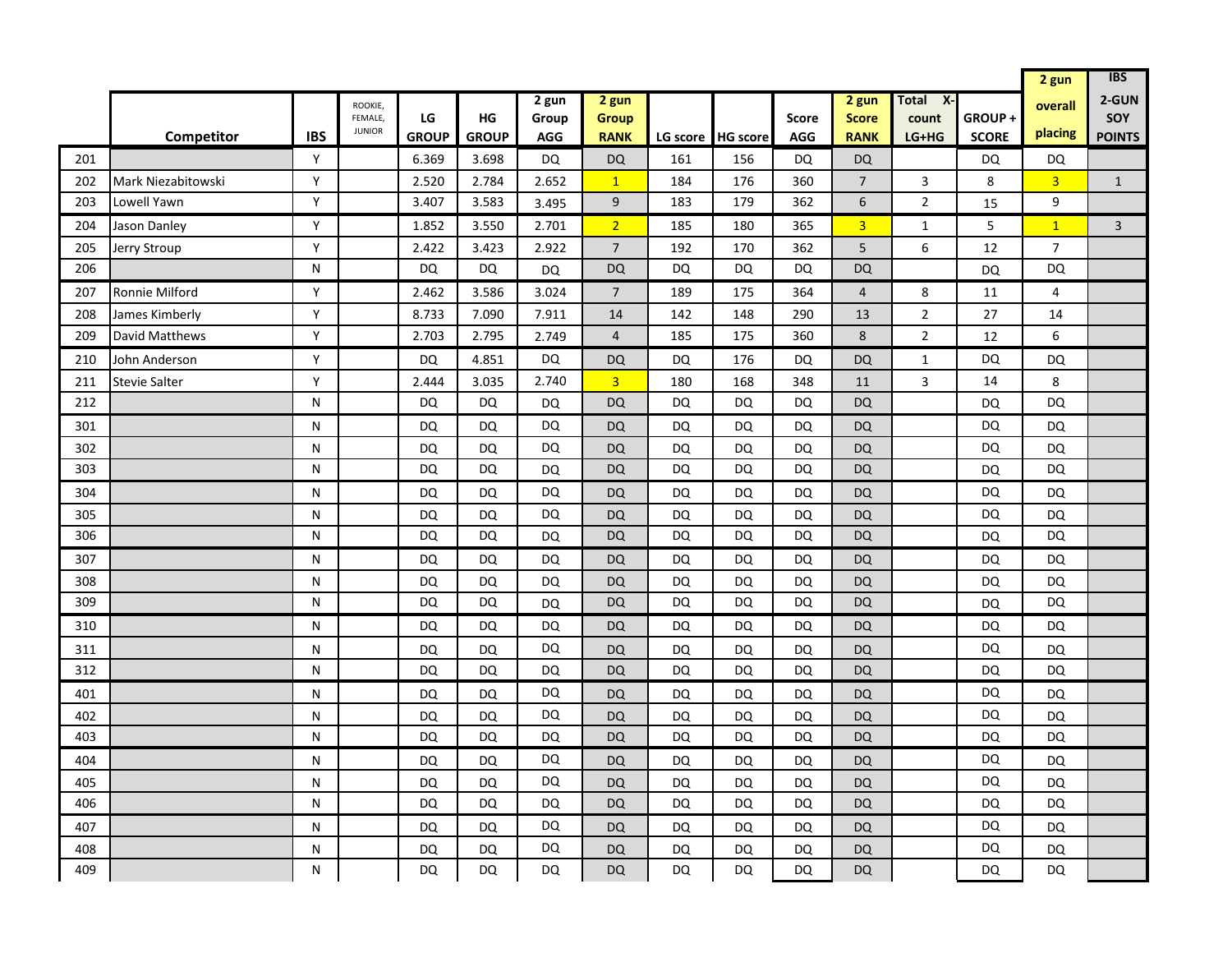# **IBS 600 YARD MATCH #3**

### **4/23/2022 Red White & Blue Gun Range, Tennille,Ga.**

# **LIGHT GUN RESULTS**

**LIGHT GUN GROUP AGG** 

|      | <b>LIGHT GUN SCORE AGG</b> |     |
|------|----------------------------|-----|
| 1ST  | <b>Mike Wilson</b>         | 196 |
| 2ND  | Jerry Stroup               | 192 |
| 3RD  | Micheal Lowitz             | 191 |
| 4TH  | Ronnie Milford             | 189 |
| 5TH  | Al Dirhan                  | 187 |
| 6TH  | Donna Matthews             | 186 |
| 7TH  | Jason Danley               | 185 |
| 8TH  | David Matthews             | 185 |
| 9TH  | Mark Niezabitowski         | 184 |
| 10TH | Lowell Yawn                | 183 |

| 1ST  | <b>Mike Wilson</b>    | 196 | 1ST             | <b>Jason Danley</b>   | 1.852 | 1ST  | <b>Mike Wilson</b>      |
|------|-----------------------|-----|-----------------|-----------------------|-------|------|-------------------------|
| 2ND  | Jerry Stroup          | 192 | 2 <sub>nd</sub> | <b>Micheal Lowitz</b> | 2.087 | 2ND  | <b>Micheal Lowitz</b>   |
| 3RD  | <b>Micheal Lowitz</b> | 191 | 3rd             | Mike Wilson           | 2.286 | 3RD  | Jerry Stroup            |
| 4TH  | Ronnie Milford        | 189 | 4th             | Jerry Stroup          | 2.422 | 4TH  | Jason Danley            |
| 5TH  | Al Dirhan             | 187 | 5th             | Stevie Salter         | 2.444 | 5TH  | Ronnie Milford          |
| 6TH  | Donna Matthews        | 186 | 6th             | Ronnie Milford        | 2.462 | 6TH  | Al Dirhan               |
| 7TH  | Jason Danley          | 185 | 7th             | Mitch Panckey         | 2.475 | 7TH  | <b>Stevie Salter</b>    |
| 8TH  | David Matthews        | 185 | 8th             | Mark Niezabitowski    | 2.520 | 8TH  | <b>Mark Niezabitows</b> |
| 9TH  | Mark Niezabitowski    | 184 | 9th             | David Matthews        | 2.703 | 9TH  | David Matthews          |
| 10TH | Lowell Yawn           | 183 | 10th            | Al Dirhan             | 3.405 | 10TH | Donna Matthews          |

|     | LIGHT GUN SINGLE TARGET HIGHEST SCORE |    |       |                 | LIGHT GUN SINGLE TARGET SMALLEST GROUP |    |       | 12th | Lowell Yawn                |    |
|-----|---------------------------------------|----|-------|-----------------|----------------------------------------|----|-------|------|----------------------------|----|
| 1ST | Jason Danley                          | 50 | 0.951 | 1ST             | Jason Danlev                           | 50 | 0.951 | 13th | Jack Hofmann               |    |
| 2ND | Mike Wilson                           | 50 | 1.945 | 2 <sub>nd</sub> | Dennis Rav                             | 44 | 1.327 |      |                            |    |
| 3RD | Mark Niezabitowski                    | 50 | 2.106 | 3rd             | Mark Niezabitowski                     | 44 | 1.401 |      | Number of LG IBS shooters: | 19 |

|      | <b>LIGHT GUN OVERALL</b> |    |
|------|--------------------------|----|
| 1ST  | <b>Mike Wilson</b>       | 4  |
| 2ND  | <b>Micheal Lowitz</b>    | 5  |
| 3RD  | Jerry Stroup             | 6  |
| 4TH  | Jason Danley             | 8  |
| 5TH  | Ronnie Milford           | 10 |
| 6TH  | Al Dirhan                | 15 |
| 7TH  | <b>Stevie Salter</b>     | 16 |
| 8TH  | Mark Niezabitowski       | 17 |
| 9TH  | David Matthews           | 17 |
| 10TH | Donna Matthews           | 18 |
| 11th | Mitch Panckey            | 20 |
| 12th | Lowell Yawn              | 21 |
| 13th | Jack Hofmann             | 25 |

|                |                       |            | <b>RELAY</b> | ROOKIE,<br>FEMALE, |       |                          | <b>LG TARGET 1</b> |       | <b>LG TARGET 2</b><br><b>LG TARGET 3</b> |       |                   |           |       | <b>LG TARGET 4</b> | SCORE                  | <b>SCORE</b> | $\mathbf{x}$ | <b>GROUP</b>   | <b>GROUP</b>   | <b>GROUP +</b> | OVERALL        |                       | <b>SOY Points</b> |                |                     |                |                |
|----------------|-----------------------|------------|--------------|--------------------|-------|--------------------------|--------------------|-------|------------------------------------------|-------|-------------------|-----------|-------|--------------------|------------------------|--------------|--------------|----------------|----------------|----------------|----------------|-----------------------|-------------------|----------------|---------------------|----------------|----------------|
|                | Competitor            | <b>IBS</b> | <b>BENCH</b> | <b>JUNIOR</b>      | Score | $\mathsf{x}$             | Group              | Score | $\mathsf{X}$                             | Group | $\times$<br>Score |           | Group | Score              | $\mathsf{X}$           | Group        | AGG          | <b>RANK</b>    | <b>TOTAL</b>   | AGG            | <b>RANK</b>    | SCORE)                | <b>PLACE</b>      | Score          | Group Overall Total |                |                |
| -1             |                       |            | 101          |                    |       |                          |                    |       |                                          |       |                   |           |       |                    |                        |              | DQ           | <b>DQ</b>      |                | DQ             | <b>DQ</b>      | <b>DQ</b>             | DQ                |                |                     |                |                |
| $\overline{2}$ |                       | N          | 102          |                    |       |                          |                    |       |                                          |       |                   |           |       |                    |                        |              | <b>DQ</b>    | <b>DQ</b>      |                | <b>DQ</b>      | <b>DQ</b>      | <b>DQ</b>             | DQ                |                |                     |                |                |
|                | <b>Tom Hutchenson</b> |            | 103          |                    | 41    |                          | 5.199              | 37    |                                          | 8.551 | 41                |           | 7.502 | 41                 |                        | 7.023        | 160          | 16             |                | 7.069          | 17             | 33                    | 17                |                |                     |                |                |
| 4              |                       | N          | 104          |                    |       |                          |                    |       |                                          |       |                   |           |       |                    |                        |              | DQ           | <b>DQ</b>      |                | DQ             | <b>DQ</b>      | <b>DQ</b>             | DQ                |                |                     |                |                |
| 5              | Jack Hofmann          |            | 105          |                    | 44    |                          | 3.271              | 48    |                                          | 3.527 | 44                |           | 4.026 | 43                 |                        | 3.394        | 179          | 12             | $\mathbf{1}$   | 3.555          | 13             | 25                    | 13                |                |                     |                |                |
| 6              | Mike Wilson           |            | 106          |                    | 50    | $\overline{2}$           | 1.945              | 49    | $\overline{3}$                           | 2.203 | 49                |           | 2.110 | 48                 |                        | 2.887        | 196          |                | $\overline{7}$ | 2.286          |                | $\boldsymbol{\Delta}$ |                   | 3              | -1                  | 3              | $\overline{7}$ |
|                | <b>Gary Smith</b>     |            | 107          |                    | 9     |                          | 10.833             | 32    |                                          | 3.959 | 32                |           | 3.846 | 46                 |                        | 2.837        | 119          | 18             |                | 5.369          | 15             | 33                    | 16                |                |                     |                |                |
|                | Al Dirhan             |            | 108          |                    | 47    |                          | 3.386              | 47    |                                          | 4.129 | 48                |           | 2.525 | 45                 |                        | 3.579        | 187          |                | $\overline{3}$ | 3.405          | 10             | 15                    | 6                 |                |                     |                |                |
| 9              | Tom Kosar             |            | 109          |                    | 45    |                          | 2.178              | 34    |                                          | 3.720 | 47                |           | 3.843 | 46                 |                        | 4.529        | 172          | 14             | $\mathbf{1}$   | 3.568          | 14             | 28                    | 14                |                |                     |                |                |
| 10             | Micheal Lowitz        |            | 110          |                    | 48    |                          | 1.609              | 48    | $\mathbf{1}$                             | 2.111 | 48                |           | 2.178 | 47                 |                        | 2.450        | 191          | $\overline{3}$ | $\overline{2}$ | 2.087          | $\overline{2}$ | 5                     | 2 <sup>1</sup>    |                | $\overline{2}$      | $\overline{2}$ | 5              |
| 11             | Donna Matthews        |            | 111          | F.                 | 47    |                          | 2.943              | 47    |                                          | 3.861 | 46                |           | 2.535 | 46                 |                        | 4.643        | 186          | 6              | 1              | 3.496          | 12             | 18                    | 10                |                |                     |                |                |
| 12             | <b>Mitch Panckey</b>  |            | 112          |                    | 49    |                          | 1.660              | 44    |                                          | 3.561 | 34                |           | 2.702 | 48                 |                        | 1.978        | 175          | 13             | $\mathbf{1}$   | 2.475          |                | 20                    | 11                |                |                     |                |                |
| 13             | Dennis Ray            |            | 201          |                    | 40    |                          | 13.226             | 32    |                                          | 9.450 | 44                |           | 1.327 | 45                 |                        | 1.472        | 161          | 15             |                | 6.369          | 16             | 31                    | 15                |                |                     |                |                |
| 14             | Mark Niezabitowski    |            | 202          |                    | 49    |                          | 2.361              | 44    |                                          | 1.401 | 50                |           | 2.106 | 41                 |                        | 4.213        | 184          | 9              | $\mathbf{1}$   | 2.520          | 8              | 17                    | 8                 |                |                     |                |                |
| 15             | Lowell Yawn           |            | 203          |                    | 48    |                          | 2.433              | 45    |                                          | 3.533 | 48                |           | 3.418 | 42                 |                        | 4.243        | 183          | 10             | $\mathbf{1}$   | 3.407          | 11             | 21                    | 12                |                |                     |                |                |
| 16             | Jason Danley          |            | 204          |                    | 49    |                          | 2.108              | 42    |                                          | 2.633 | 50                |           | 0.951 | 44                 |                        | 1.714        | 185          | $\overline{7}$ |                | 1.852          |                | 8                     | 4                 |                | $\overline{3}$      |                | 3              |
| 17             | Jerry Stroup          |            | 205          |                    | 49    |                          | 2.050              | 48    |                                          | 2.412 | 48                |           | 3.408 | 47                 |                        | 1.816        | 192          | $\overline{2}$ | 5              | 2.422          |                | 6                     | $\overline{3}$    | $\overline{2}$ |                     | $\mathbf{1}$   | $\overline{3}$ |
| 18             |                       | N          | 206          |                    |       |                          |                    |       |                                          |       |                   |           |       |                    |                        |              | <b>DQ</b>    | DQ             |                | <b>DQ</b>      | <b>DQ</b>      | <b>DQ</b>             | <b>DQ</b>         |                |                     |                |                |
| 19             | Ronnie Milford        |            | 207          |                    | 48    | $\overline{\phantom{a}}$ | 1.789              | 49    | $\mathbf{1}$                             | 3.406 | 43                |           | 2.634 | 49                 | $\overline{3}$         | 2.017        | 189          |                | 6              | 2.462          | 6              | 10                    | 5.                |                |                     |                |                |
| 20             | James Kimberly        |            | 208          |                    | 42    |                          | 6.409              | 31    | 10.923                                   |       | 37                |           | 7.552 | 32                 |                        | 10.046       | 142          | 17             | $\mathbf{1}$   | 8.733          | 18             | 35                    | 18                |                |                     |                |                |
| 21             | <b>David Matthews</b> |            | 209          |                    | 48    | $\overline{2}$           | 2.876              | 44    |                                          | 3.651 | 49<br>1.508       |           |       | 44                 |                        | 2.778        | 185          | 8              | $\overline{2}$ | 2.703          | 9              | 17                    | 9                 |                |                     |                |                |
| 22             | John Anderson         | Y          | 210          |                    | 47    |                          | 2.669              | 48    |                                          | 1.962 | DQ                | <b>DQ</b> |       |                    | <b>DQ</b><br><b>DQ</b> |              |              | <b>DQ</b>      | $\mathbf{1}$   | DQ             | <b>DQ</b>      | <b>DQ</b>             | DQ                |                |                     |                |                |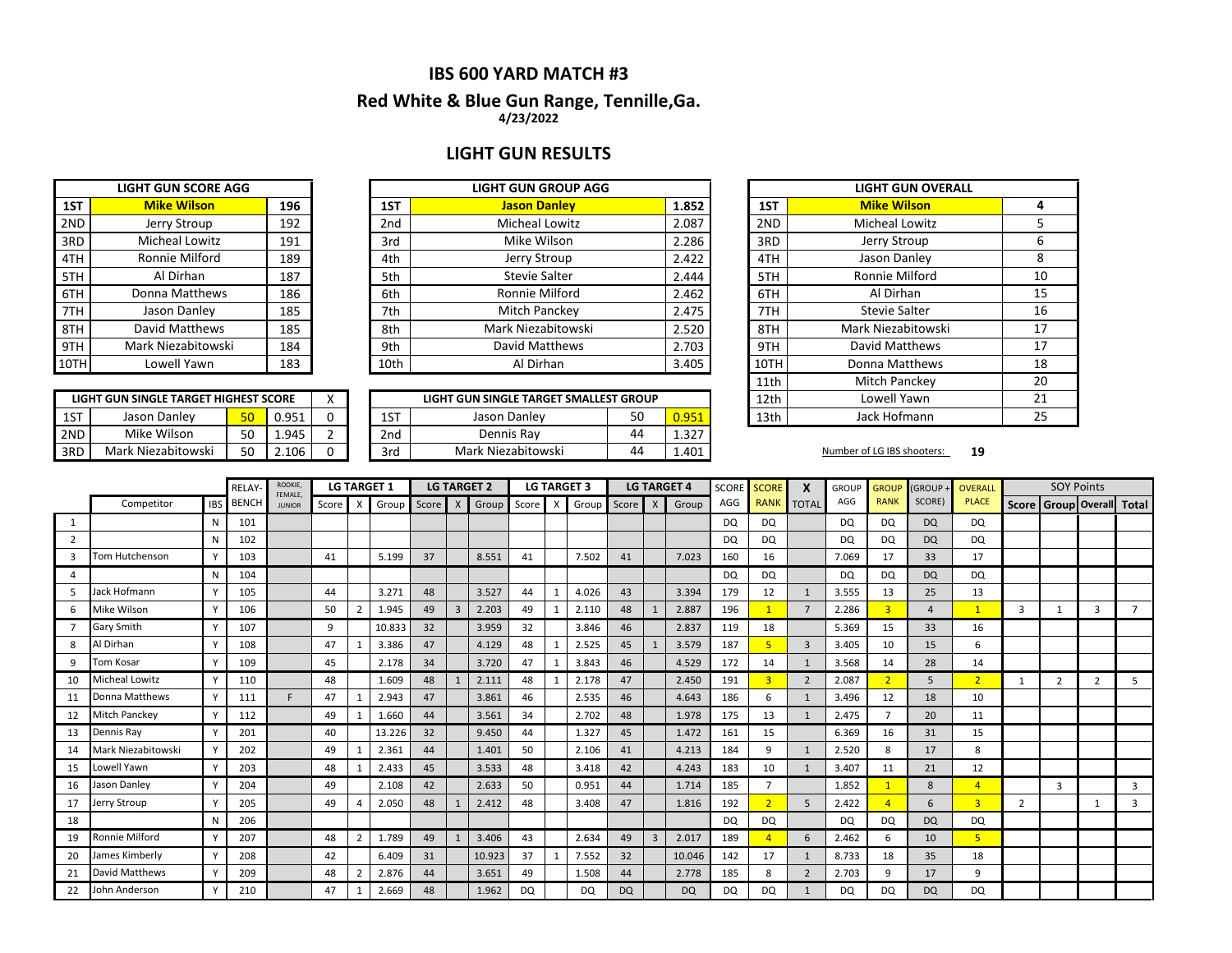|    |                      |            | RELAY-       | ROOKIE,                  |       |          | <b>LG TARGET 1</b> |         |              | <b>LG TARGET 2</b> |         | <b>LG TARGET 3</b> |               | <b>LG TARGET 4</b> |           | SCORE SCORE | $\mathsf{x}$ | <b>GROUP</b> | <b>GROUP</b> | (GROUP -  | OVERALL        | <b>SOY Points</b> |                           |
|----|----------------------|------------|--------------|--------------------------|-------|----------|--------------------|---------|--------------|--------------------|---------|--------------------|---------------|--------------------|-----------|-------------|--------------|--------------|--------------|-----------|----------------|-------------------|---------------------------|
|    | Competitor           | <b>IBS</b> | <b>BENCH</b> | FEMALE,<br><b>JUNIOR</b> | Score | $\times$ | Group              | Score X |              | Group              | Score X |                    | Group Score X | Group              | AGG       | <b>RANK</b> | <b>TOTAL</b> | AGG          | <b>RANK</b>  | SCORE)    | <b>PLACE</b>   |                   | Score Group Overall Total |
| 23 | <b>Stevie Salter</b> | Y          | 211          |                          | 46    | 1        | 2.694              | 48      | $\mathbf{1}$ | 2.029              | 43      | 2.414              | 43            | 2.640              | 180       | 11          | 2            | 2.444        | 5            | 16        | $\overline{7}$ |                   |                           |
| 24 |                      | N          | 212          |                          |       |          |                    |         |              |                    |         |                    |               |                    | DQ        | DQ          |              | DQ           | DQ           | <b>DQ</b> | DQ             |                   |                           |
| 25 |                      | N          | 301          |                          |       |          |                    |         |              |                    |         |                    |               |                    | <b>DQ</b> | <b>DQ</b>   |              | <b>DQ</b>    | DQ           | <b>DQ</b> | DQ             |                   |                           |
| 26 |                      | N          | 302          |                          |       |          |                    |         |              |                    |         |                    |               |                    | DQ        | DQ          |              | <b>DQ</b>    | DQ           | <b>DQ</b> | DQ             |                   |                           |
| 27 |                      | N          | 303          |                          |       |          |                    |         |              |                    |         |                    |               |                    | <b>DQ</b> | DQ          |              | DQ           | DQ           | <b>DQ</b> | DQ             |                   |                           |
| 28 |                      | N          | 304          |                          |       |          |                    |         |              |                    |         |                    |               |                    | DQ        | DQ          |              | DQ           | DQ           | <b>DQ</b> | DQ             |                   |                           |
| 29 |                      | N          | 305          |                          |       |          |                    |         |              |                    |         |                    |               |                    | <b>DQ</b> | DQ          |              | <b>DQ</b>    | DQ           | <b>DQ</b> | DQ             |                   |                           |
| 30 |                      | N          | 306          |                          |       |          |                    |         |              |                    |         |                    |               |                    | <b>DQ</b> | DQ          |              | DQ           | DQ           | <b>DQ</b> | DQ             |                   |                           |
| 31 |                      | N          | 307          |                          |       |          |                    |         |              |                    |         |                    |               |                    | <b>DQ</b> | <b>DQ</b>   |              | <b>DQ</b>    | DQ           | <b>DQ</b> | DQ             |                   |                           |
| 32 |                      | N          | 308          |                          |       |          |                    |         |              |                    |         |                    |               |                    | DQ        | DQ          |              | <b>DQ</b>    | DQ           | <b>DQ</b> | DQ             |                   |                           |
| 33 |                      | N          | 309          |                          |       |          |                    |         |              |                    |         |                    |               |                    | <b>DQ</b> | <b>DQ</b>   |              | <b>DQ</b>    | DQ           | <b>DQ</b> | DQ             |                   |                           |
| 34 |                      | N          | 310          |                          |       |          |                    |         |              |                    |         |                    |               |                    | <b>DQ</b> | <b>DQ</b>   |              | <b>DQ</b>    | DQ           | <b>DQ</b> | DQ             |                   |                           |
| 35 |                      | N          | 311          |                          |       |          |                    |         |              |                    |         |                    |               |                    | <b>DQ</b> | <b>DQ</b>   |              | <b>DQ</b>    | DQ           | <b>DQ</b> | <b>DQ</b>      |                   |                           |
| 36 |                      | N          | 312          |                          |       |          |                    |         |              |                    |         |                    |               |                    | DQ        | DQ          |              | DQ           | DQ           | <b>DQ</b> | DQ             |                   |                           |
| 37 |                      | N          | 401          |                          |       |          |                    |         |              |                    |         |                    |               |                    | <b>DQ</b> | <b>DQ</b>   |              | <b>DQ</b>    | DQ           | <b>DQ</b> | DQ             |                   |                           |
| 38 |                      | N          | 402          |                          |       |          |                    |         |              |                    |         |                    |               |                    | <b>DQ</b> | DQ          |              | DQ           | DQ           | <b>DQ</b> | DQ             |                   |                           |
| 39 |                      | N          | 403          |                          |       |          |                    |         |              |                    |         |                    |               |                    | <b>DQ</b> | DQ          |              | <b>DQ</b>    | DQ           | <b>DQ</b> | DQ             |                   |                           |
| 40 |                      | N          | 404          |                          |       |          |                    |         |              |                    |         |                    |               |                    | <b>DQ</b> | DQ          |              | DQ           | DQ           | <b>DQ</b> | DQ             |                   |                           |
| 41 |                      | N          | 405          |                          |       |          |                    |         |              |                    |         |                    |               |                    | <b>DQ</b> | DQ          |              | <b>DQ</b>    | DQ           | <b>DQ</b> | DQ             |                   |                           |
| 42 |                      | N          | 406          |                          |       |          |                    |         |              |                    |         |                    |               |                    | DQ        | DQ          |              | DQ           | DQ           | <b>DQ</b> | DQ             |                   |                           |
| 43 |                      | N          | 407          |                          |       |          |                    |         |              |                    |         |                    |               |                    | <b>DQ</b> | DQ          |              | DQ           | DQ           | <b>DQ</b> | DQ             |                   |                           |
| 44 |                      | N          | 408          |                          |       |          |                    |         |              |                    |         |                    |               |                    | <b>DQ</b> | <b>DQ</b>   |              | <b>DQ</b>    | DQ           | <b>DQ</b> | DQ             |                   |                           |
| 45 |                      | N          | 409          |                          |       |          |                    |         |              |                    |         |                    |               |                    | <b>DQ</b> | <b>DQ</b>   |              | <b>DQ</b>    | DQ           | <b>DQ</b> | <b>DQ</b>      |                   |                           |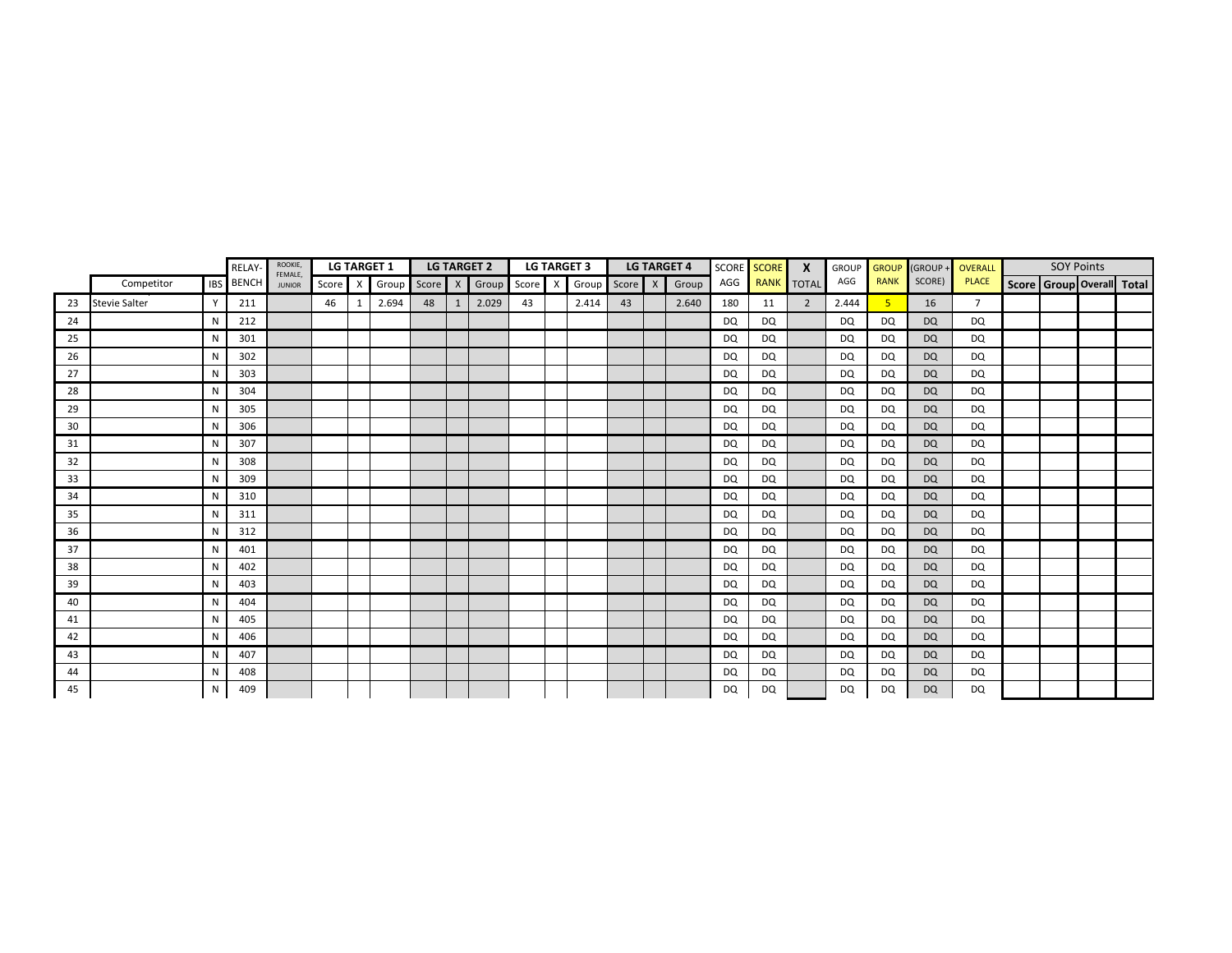# **IBS 600 YARD MATCH #3**

### **Red White & Blue Gun Range, Tennille,Ga. 4/23/2022**

# **HEAVY GUN RESULTS**

|      | <b>HEAVY GUN SCORE AGG</b> |     |
|------|----------------------------|-----|
| 1ST  | <b>Donna Matthews</b>      | 184 |
| 2ND  | Jason Danley               | 180 |
| 3RD  | Lowell Yawn                | 179 |
| 4TH  | Mark Niezabitowski         | 176 |
| 5TH  | John Anderson              | 176 |
| 6TH  | David Matthews             | 175 |
| 7TH  | Ronnie Milford             | 175 |
| 8TH  | Jack Hofmann               | 173 |
| 9TH  | Mike Wilson                | 171 |
| 10TH | <b>Jerry Stroup</b>        | 170 |

| 1ST  | <b>Donna Matthews</b> | 184 | 1ST             | <b>Mark Niezabitowski</b> | 2.784 | 1ST  |
|------|-----------------------|-----|-----------------|---------------------------|-------|------|
| 2ND  | Jason Danley          | 180 | 2 <sub>nd</sub> | David Matthews            | 2.795 | 2ND  |
| 3RD  | Lowell Yawn           | 179 | 3rd             | <b>Stevie Salter</b>      | 3.035 | 3RD  |
| 4TH  | Mark Niezabitowski    | 176 | 4th             | Jerry Stroup              | 3.423 | 4TH  |
| 5TH  | John Anderson         | 176 | 5th             | Jason Danley              | 3.550 | 5TH  |
| 6TH  | David Matthews        | 175 | 6th             | Mike Wilson               | 3.559 | 6TH  |
| 7TH  | Ronnie Milford        | 175 | 7th             | Donna Matthews            | 3.566 | 7TH  |
| 8TH  | Jack Hofmann          | 173 | 8th             | Lowell Yawn               | 3.583 | 8TH  |
| 9TH  | Mike Wilson           | 171 | 9th             | Ronnie Milford            | 3.586 | 9TH  |
| 10TH | Jerry Stroup          | 170 | 10th            | <b>Bill Shaver</b>        | 3.698 | 10TH |

|     | <b>HEAVY GUN SINGLE TARGET HIGHEST SCORE</b> |    |       |  |     | <b>HEAVY GUN SINGLE TARGET SMALLEST GROUP</b> |    |          | 12th | Gary Smith                 |    |
|-----|----------------------------------------------|----|-------|--|-----|-----------------------------------------------|----|----------|------|----------------------------|----|
| 1ST | Ronnie Milford                               | 49 | 2.176 |  | 1ST | Ronnie Milford                                | 44 | 1.364'   | 13th | <b>Bill Shaver</b>         |    |
| 2nd | Stevie Salter                                | 49 | 3.408 |  | 2ND | David Matthews                                | 44 | 1.364    |      |                            |    |
| 3rd | Mike Wilson                                  | 48 | 247   |  | 3RD | Stevie Salter                                 | 42 | ラララ<br>. |      | Number of HG IBS shooters: | 18 |

| <b>HEAVY GUN GROUP AGG</b>                                  |  |       |  |      | <b>HEAVY GUN OVERALL</b>  | 5<br>8<br>8<br>11<br>14<br>15<br>15<br>16<br>19 |  |  |  |  |
|-------------------------------------------------------------|--|-------|--|------|---------------------------|-------------------------------------------------|--|--|--|--|
| <b>Mark Niezabitowski</b>                                   |  | 2.784 |  | 1ST  | <b>Mark Niezabitowski</b> |                                                 |  |  |  |  |
| David Matthews                                              |  | 2.795 |  | 2ND  | Jason Danley              |                                                 |  |  |  |  |
| <b>Stevie Salter</b>                                        |  | 3.035 |  | 3RD  | David Matthews            |                                                 |  |  |  |  |
| Jerry Stroup                                                |  | 3.423 |  | 4TH  | Donna Matthews            |                                                 |  |  |  |  |
| Jason Danley                                                |  | 3.550 |  | 5TH  | Lowell Yawn               |                                                 |  |  |  |  |
| Mike Wilson                                                 |  | 3.559 |  | 6TH  | Jerry Stroup              |                                                 |  |  |  |  |
| Donna Matthews                                              |  | 3.566 |  | 7TH  | <b>Stevie Salter</b>      |                                                 |  |  |  |  |
| Lowell Yawn                                                 |  | 3.583 |  | 8TH  | Mike Wilson               |                                                 |  |  |  |  |
| Ronnie Milford                                              |  | 3.586 |  | 9TH  | Ronnie Milford            |                                                 |  |  |  |  |
| <b>Bill Shaver</b>                                          |  | 3.698 |  | 10TH | Jack Hofmann              |                                                 |  |  |  |  |
|                                                             |  |       |  | 11th | John Anderson             | 20                                              |  |  |  |  |
| UN SINGLE TARGET SMALLEST GROUP                             |  |       |  | 12th | Gary Smith                | 23                                              |  |  |  |  |
| <b>Bill Shaver</b><br>Ronnie Milford<br>44<br>13th<br>1.364 |  |       |  |      | 25                        |                                                 |  |  |  |  |

|                |                       |              | <b>RELAY</b> | ROOKIE,<br>FEMALE, |         |   | <b>HG TARGET 1</b> |         | <b>HG TARGET 2</b> |           |              | <b>HG TARGET 3</b> |           |              | <b>HG TARGET 4</b> | SCORE     | <b>SCORE</b>             | X              | <b>GROUP</b> | <b>GROUP</b>   | (GROUP -       | OVERALL        |                                 | <b>SOY Points</b> |                |              |
|----------------|-----------------------|--------------|--------------|--------------------|---------|---|--------------------|---------|--------------------|-----------|--------------|--------------------|-----------|--------------|--------------------|-----------|--------------------------|----------------|--------------|----------------|----------------|----------------|---------------------------------|-------------------|----------------|--------------|
|                | Competitor            | <b>IBS</b>   | <b>BENCH</b> | <b>JUNIOR</b>      | Score X |   | Group              | Score X | Group Score        |           | $\times$     | Group              | Score     | $\mathsf{X}$ | Group              | AGG       | <b>RANK</b>              | <b>TOTAL</b>   | AGG          | <b>RANK</b>    | SCORE)         | <b>PLACE</b>   | Score   Group   Overall   Total |                   |                |              |
| 1              |                       |              | 101          |                    |         |   |                    |         |                    |           |              |                    |           |              |                    | <b>DQ</b> | DQ                       |                | <b>DQ</b>    | <b>DQ</b>      | <b>DQ</b>      | <b>DQ</b>      |                                 |                   |                |              |
| $\overline{2}$ |                       | N            | 102          |                    |         |   |                    |         |                    |           |              |                    |           |              |                    | <b>DQ</b> | <b>DQ</b>                |                | DQ           | <b>DQ</b>      | <b>DQ</b>      | DQ             |                                 |                   |                |              |
| 3              |                       | N            | 103          |                    |         |   |                    |         |                    |           |              |                    |           |              |                    | <b>DQ</b> | <b>DQ</b>                |                | DQ           | DQ             | <b>DQ</b>      | DQ             |                                 |                   |                |              |
| 4              |                       | N            | 104          |                    |         |   |                    |         |                    |           |              |                    |           |              |                    | <b>DQ</b> | DQ                       |                | <b>DQ</b>    | <b>DQ</b>      | <b>DQ</b>      | DQ             |                                 |                   |                |              |
| 5              | Jack Hofmann          |              | 105          |                    | 44      |   | 4.031              | 40      | 3.591              | 46        |              | 3.286              | 43        |              | 4.714              | 173       | 8                        | $\overline{2}$ | 3.906        | 11             | 19             | 10             |                                 |                   |                |              |
| 6              | Mike Wilson           | $\checkmark$ | 106          |                    | 45      |   | 2.541              | 48      | 2.217              | 36        |              | 2.694              | 42        |              | 6.782              | 171       | 9                        | $\overline{2}$ | 3.559        | 6              | 15             | 8              |                                 |                   |                |              |
|                | <b>Gary Smith</b>     |              | 107          |                    | 47      |   | 2.600              | 46      | 3.079              | 37        |              | 6.252              | 39        |              | 3.884              | 169       | 11                       |                | 3.954        | 12             | 23             | 12             |                                 |                   |                |              |
|                | Al Dirhan             |              | 108          |                    | 39      |   | 3.939              | 43      | 3.015              | 43        |              | 5.792              | <b>DQ</b> |              | <b>DQ</b>          | <b>DQ</b> | DQ                       |                | <b>DQ</b>    | <b>DQ</b>      | <b>DQ</b>      | DQ             |                                 |                   |                |              |
| 9              | Tom Kosar             |              | 109          |                    | 43      |   | 3.930              | 45      | 3.677              | 39        |              | 4.158              | 37        |              | 4.358              | 164       | 13                       | $\mathbf{1}$   | 4.031        | 13             | 26             | 14             |                                 |                   |                |              |
| 10             | <b>Micheal Lowitz</b> |              | 110          |                    | 43      |   | 4.169              | 42      | 3.375              | 41        | $\mathbf{1}$ | 5.194              | 37        |              | 3.879              | 163       | 14                       | $\mathbf{1}$   | 4.154        | 14             | 28             | 15             |                                 |                   |                |              |
| 11             | Donna Matthews        | Y            | 111          | F.                 | 47      | 3 | 3.536              | 47      | 3.108              | 45        |              | 2.708              | 45        |              | 4.910              | 184       |                          | $\overline{3}$ | 3.566        |                | 8              | 4              | 3                               |                   |                | 3            |
| 12             | <b>Mitch Panckey</b>  | $\checkmark$ | 112          |                    | 48      |   | 4.337              | 40      | 2.470              | <b>DQ</b> |              | <b>DQ</b>          | <b>DQ</b> |              | <b>DQ</b>          | <b>DQ</b> | <b>DQ</b>                | $\mathbf{1}$   | <b>DQ</b>    | <b>DQ</b>      | <b>DQ</b>      | DQ             |                                 |                   |                |              |
| 13             | <b>Bill Shaver</b>    |              | 201          |                    | 41      |   | 3.954              | 43      | 2.426              | 38        |              | 4.514              | 34        |              | 3.899              | 156       | 15                       |                | 3.698        | 10             | 25             | 13             |                                 |                   |                |              |
| 14             | Mark Niezabitowski    |              | 202          |                    | 47      |   | 4.430              | 34      | 1.883              | 48        |              | 2.431              | 47        |              | 2.390              | 176       |                          | $\overline{2}$ | 2.784        |                | 5              |                |                                 | $\overline{3}$    | 3              | 6            |
| 15             | Lowell Yawn           |              | 203          |                    | 47      |   | 2.955              | 47      | 3.153              | 42        |              | 4.891              | 43        |              | 3.331              | 179       | $\overline{3}$           | $\mathbf{1}$   | 3.583        | 8              | 11             | 5 <sup>1</sup> |                                 |                   |                | $\mathbf{1}$ |
| 16             | Jason Danley          |              | 204          |                    | 43      |   | 4.642              | 43      | 4.267              | 48        |              | 3.085              | 46        |              | 2.206              | 180       | $\overline{2}$           | 1              | 3.550        |                | $\overline{7}$ | 2 <sup>1</sup> | $\overline{2}$                  |                   | $\overline{2}$ | $\Delta$     |
| 17             | Jerry Stroup          |              | 205          |                    | 43      |   | 3.293              | 37      | 4.605              | 43        |              | 2.838              | 47        |              | 2.957              | 170       | 10                       | 1              | 3.423        |                | 14             | 6              |                                 |                   |                |              |
| 18             |                       | N            | 206          |                    |         |   |                    |         |                    |           |              |                    |           |              |                    | <b>DQ</b> | DQ                       |                | <b>DQ</b>    | <b>DQ</b>      | <b>DQ</b>      | DQ             |                                 |                   |                |              |
| 19             | Ronnie Milford        |              | 207          |                    | 45      |   | 4.661              | 37      | 6.142              | 44        |              | 1.364              | 49        |              | 2.176              | 175       |                          | $\overline{2}$ | 3.586        | 9              | 16             | 9              |                                 |                   |                |              |
| 20             | James Kimberly        |              | 208          |                    | 31      |   | 11.408             | 43      | 4.371              | 41        |              | 5.668              | 33        |              | 6.911              | 148       | 16                       | 1              | 7.090        | 16             | 32             | 16             |                                 |                   |                |              |
| 21             | David Matthews        | Y            | 209          |                    | 46      |   | 3.458              | 38      | 4.544              | 47        |              | 1.812              | 44        |              | 1.364              | 175       | 6                        |                | 2.795        | $\overline{2}$ | 8              | $\overline{3}$ |                                 | $\overline{2}$    | 1              | 3            |
| 22             | John Anderson         | Y            | 210          |                    | 46      |   | 2.654              | 41      | 5.425              | 45        |              | 5.636              | 44        |              | 5.689              | 176       | $\overline{\phantom{a}}$ |                | 4.851        | 15             | 20             | 11             |                                 |                   |                |              |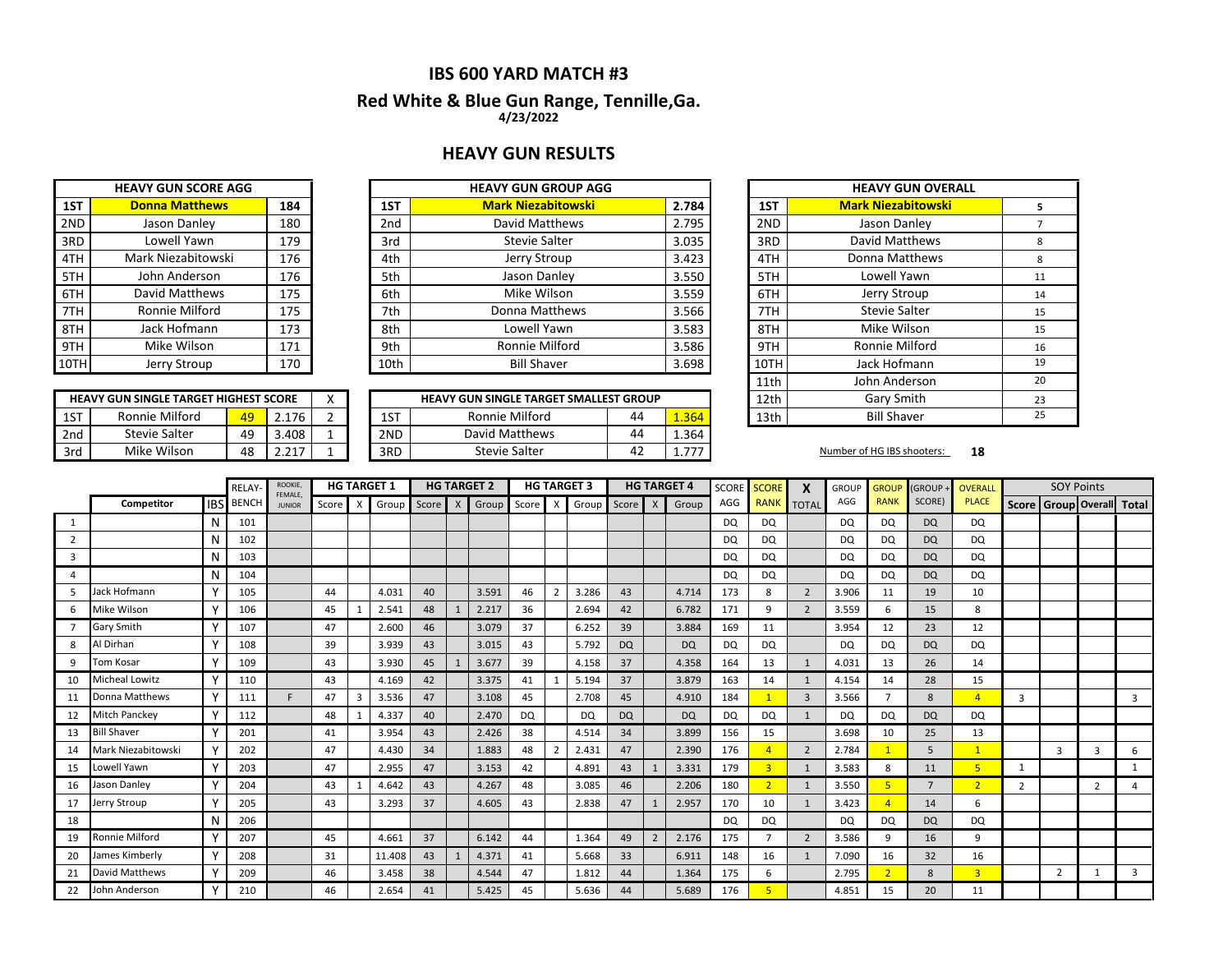|    |                      |              | RELAY-           | ROOKIE,<br>FEMALE, |       |              | <b>HG TARGET 1</b> |         | <b>HG TARGET 2</b> |         | <b>HG TARGET 3</b> |               |    | <b>HG TARGET 4</b> |           | SCORE SCORE | $\boldsymbol{x}$ | <b>GROUP</b> | <b>GROUP</b>   | (GROUP -  | OVERALL        | <b>SOY Points</b> |                           |
|----|----------------------|--------------|------------------|--------------------|-------|--------------|--------------------|---------|--------------------|---------|--------------------|---------------|----|--------------------|-----------|-------------|------------------|--------------|----------------|-----------|----------------|-------------------|---------------------------|
|    | Competitor           |              | <b>IBS</b> BENCH | <b>JUNIOR</b>      | Score | $\mathsf{X}$ | Group              | Score X | Group              | Score X |                    | Group Score X |    | Group              | AGG       | <b>RANK</b> | <b>TOTAL</b>     | AGG          | <b>RANK</b>    | SCORE)    | <b>PLACE</b>   |                   | Score Group Overall Total |
| 23 | <b>Stevie Salter</b> | $\mathsf{v}$ | 211              |                    | 42    |              | 3.294              | 35      | 3.660              | 42      | 1.777              | 49            | -1 | 3.408              | 168       | 12          | 1                | 3.035        | $\overline{3}$ | 15        | $\overline{7}$ | 1                 | 1                         |
| 24 |                      | $\mathsf{v}$ | 212              |                    |       |              |                    |         |                    |         |                    |               |    |                    | DQ        | DQ          |                  | DQ           | DQ             | <b>DQ</b> | DQ             |                   |                           |
| 25 |                      | N            | 301              |                    |       |              |                    |         |                    |         |                    |               |    |                    | <b>DQ</b> | <b>DQ</b>   |                  | <b>DQ</b>    | DQ             | <b>DQ</b> | DQ             |                   |                           |
| 26 |                      | N            | 302              |                    |       |              |                    |         |                    |         |                    |               |    |                    | DQ        | DQ          |                  | <b>DQ</b>    | DQ             | <b>DQ</b> | DQ             |                   |                           |
| 27 |                      | N            | 303              |                    |       |              |                    |         |                    |         |                    |               |    |                    | DQ        | DQ          |                  | DQ           | DQ             | <b>DQ</b> | DQ             |                   |                           |
| 28 |                      | N            | 304              |                    |       |              |                    |         |                    |         |                    |               |    |                    | DQ        | DQ          |                  | DQ           | DQ             | <b>DQ</b> | DQ             |                   |                           |
| 29 |                      | N            | 305              |                    |       |              |                    |         |                    |         |                    |               |    |                    | <b>DQ</b> | DQ          |                  | <b>DQ</b>    | DQ             | <b>DQ</b> | DQ             |                   |                           |
| 30 |                      | N            | 306              |                    |       |              |                    |         |                    |         |                    |               |    |                    | <b>DQ</b> | DQ          |                  | DQ           | DQ             | <b>DQ</b> | DQ             |                   |                           |
| 31 |                      | N            | 307              |                    |       |              |                    |         |                    |         |                    |               |    |                    | <b>DQ</b> | <b>DQ</b>   |                  | <b>DQ</b>    | DQ             | <b>DQ</b> | <b>DQ</b>      |                   |                           |
| 32 |                      | N            | 308              |                    |       |              |                    |         |                    |         |                    |               |    |                    | DQ        | DQ          |                  | <b>DQ</b>    | DQ             | <b>DQ</b> | DQ             |                   |                           |
| 33 |                      | N            | 309              |                    |       |              |                    |         |                    |         |                    |               |    |                    | <b>DQ</b> | <b>DQ</b>   |                  | <b>DQ</b>    | DQ             | <b>DQ</b> | DQ             |                   |                           |
| 34 |                      | N            | 310              |                    |       |              |                    |         |                    |         |                    |               |    |                    | <b>DQ</b> | <b>DQ</b>   |                  | <b>DQ</b>    | DQ             | <b>DQ</b> | DQ             |                   |                           |
| 35 |                      | N            | 311              |                    |       |              |                    |         |                    |         |                    |               |    |                    | <b>DQ</b> | <b>DQ</b>   |                  | <b>DQ</b>    | DQ             | <b>DQ</b> | <b>DQ</b>      |                   |                           |
| 36 |                      | N            | 312              |                    |       |              |                    |         |                    |         |                    |               |    |                    | <b>DQ</b> | DQ          |                  | DQ           | DQ             | <b>DQ</b> | DQ             |                   |                           |
| 37 |                      | N            | 401              |                    |       |              |                    |         |                    |         |                    |               |    |                    | <b>DQ</b> | <b>DQ</b>   |                  | <b>DQ</b>    | DQ             | <b>DQ</b> | DQ             |                   |                           |
| 38 |                      | N            | 402              |                    |       |              |                    |         |                    |         |                    |               |    |                    | <b>DQ</b> | DQ          |                  | DQ           | DQ             | <b>DQ</b> | DQ             |                   |                           |
| 39 |                      | N            | 403              |                    |       |              |                    |         |                    |         |                    |               |    |                    | <b>DQ</b> | DQ          |                  | <b>DQ</b>    | DQ             | <b>DQ</b> | DQ             |                   |                           |
| 40 |                      | N            | 404              |                    |       |              |                    |         |                    |         |                    |               |    |                    | <b>DQ</b> | DQ          |                  | DQ           | DQ             | <b>DQ</b> | DQ             |                   |                           |
| 41 |                      | N            | 405              |                    |       |              |                    |         |                    |         |                    |               |    |                    | <b>DQ</b> | DQ          |                  | DQ           | DQ             | <b>DQ</b> | DQ             |                   |                           |
| 42 |                      | N            | 406              |                    |       |              |                    |         |                    |         |                    |               |    |                    | DQ        | DQ          |                  | DQ           | DQ             | <b>DQ</b> | DQ             |                   |                           |
| 43 |                      | N            | 407              |                    |       |              |                    |         |                    |         |                    |               |    |                    | <b>DQ</b> | DQ          |                  | DQ           | DQ             | <b>DQ</b> | DQ             |                   |                           |
| 44 |                      | N            | 408              |                    |       |              |                    |         |                    |         |                    |               |    |                    | <b>DQ</b> | <b>DQ</b>   |                  | <b>DQ</b>    | DQ             | <b>DQ</b> | DQ             |                   |                           |
| 45 |                      | N            | 409              |                    |       |              |                    |         |                    |         |                    |               |    |                    | <b>DQ</b> | <b>DQ</b>   |                  | <b>DQ</b>    | DQ             | <b>DQ</b> | <b>DQ</b>      |                   |                           |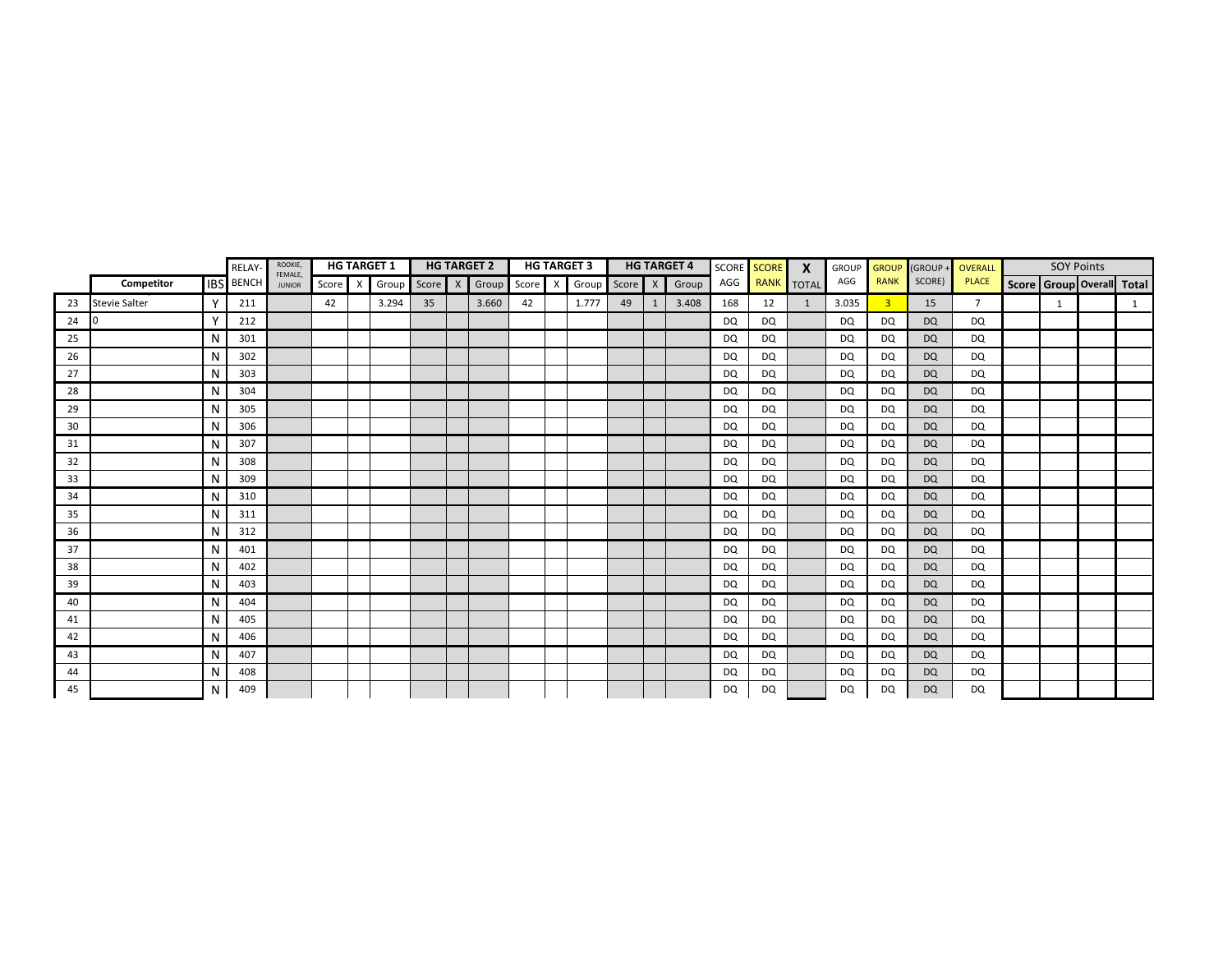# **Red White & Blue Gun Range, Tennille,Ga. Light Gun Equipment List 4/23/2022**

|                | Competitor          |                        | Caliber          | Action   | Barrel          | Stock    | Scope      | Powder  | <b>Bullet</b>  | Gunsmith       |
|----------------|---------------------|------------------------|------------------|----------|-----------------|----------|------------|---------|----------------|----------------|
| $\mathbf 1$    | Jerry Stroup        | LG                     | 6 DASHER         | Bat      | <b>Brux</b>     | byers    | Nightforce | Varget  | Berger 108     | Jones          |
| $\overline{2}$ | Seth Wooten         | LG                     | 6 DASHER         | Bat      | <b>Bartlein</b> | McMillan | Sightron   |         | Vapor Trail    | Nichols        |
| 3              | Ronnie Milford      | LG                     | 6 mm             |          | Lederer         |          | Nightforce |         | Vapor Trail    |                |
| 4              | Mike Wilson         | LG                     | 6BRAW            | Kauger   | <b>Brux</b>     | byers    | Nightforce | H4895   | Vapor Trail    | Archer         |
| 5              | <b>Blake Wilson</b> | LG                     | 6BRAW            | Borden   | <b>Brux</b>     |          |            |         |                | Archer         |
| 6              | Gary Smith          | $\mathsf{L}\mathsf{G}$ | 6 mm             | Stiller  | <b>Brux</b>     |          | Nightforce |         |                | Archer         |
| $\overline{7}$ | <b>Bill Shaver</b>  | LG                     | $6 \, \text{mm}$ | Kelbly   | Lederer         | Wheeler  | Vortex     |         |                | Dixie          |
| 8              | Micheal Lowitz      | LG                     | 6 BRA            | Borden   | Kreiger         | Wheeler  | Kahles     | H4895   | Roy Hunter     | Wheeler        |
| 9              | Mark Niezabitowski  | LG                     | 6 mm             | Bat      | Kreiger         | Wheeler  | Nightforce | R15.5   | Roy Hunter     | Wheeler        |
| 10             | John Anderson       | LG                     | 6 BRA            | Defiance | <b>Brux</b>     | Wheeler  | Nightforce |         |                | AO             |
| 11             | Tom Kosar           | LG                     | <b>6 DASHER</b>  | Defiance | <b>Brux</b>     | McMillan | Nightforce | Varget  | Berger 105 VLD | Ray Bowman PRT |
| 12             | Ethan Henry         | LG                     | 30               | Kauger   | Kreiger         |          | Nightforce | H4831SC | Berger         | Archer         |
| 13             |                     | LG                     |                  |          |                 |          |            |         |                |                |
| 14             |                     | LG                     |                  |          |                 |          |            |         |                |                |
| 15             |                     | LG                     |                  |          |                 |          |            |         |                |                |
| 16             |                     | LG                     |                  |          |                 |          |            |         |                |                |
| 17             |                     | LG                     |                  |          |                 |          |            |         |                |                |
| 18             |                     | LG                     |                  |          |                 |          |            |         |                |                |
| 19             |                     | LG                     |                  |          |                 |          |            |         |                |                |
| 20             |                     | LG                     |                  |          |                 |          |            |         |                |                |
| 21             |                     | LG                     |                  |          |                 |          |            |         |                |                |
| 22             |                     | LG                     |                  |          |                 |          |            |         |                |                |
| 23             |                     | LG                     |                  |          |                 |          |            |         |                |                |
| 24             |                     | LG                     |                  |          |                 |          |            |         |                |                |
| 25             |                     | LG                     |                  |          |                 |          |            |         |                |                |
| 26             |                     | LG                     |                  |          |                 |          |            |         |                |                |
| 27             |                     | LG                     |                  |          |                 |          |            |         |                |                |
| 28             |                     | LG                     |                  |          |                 |          |            |         |                |                |
| 29             |                     | LG                     |                  |          |                 |          |            |         |                |                |
| 30             |                     | $\mathsf{L}\mathsf{G}$ |                  |          |                 |          |            |         |                |                |
| 31             |                     | $\mathsf{L}\mathsf{G}$ |                  |          |                 |          |            |         |                |                |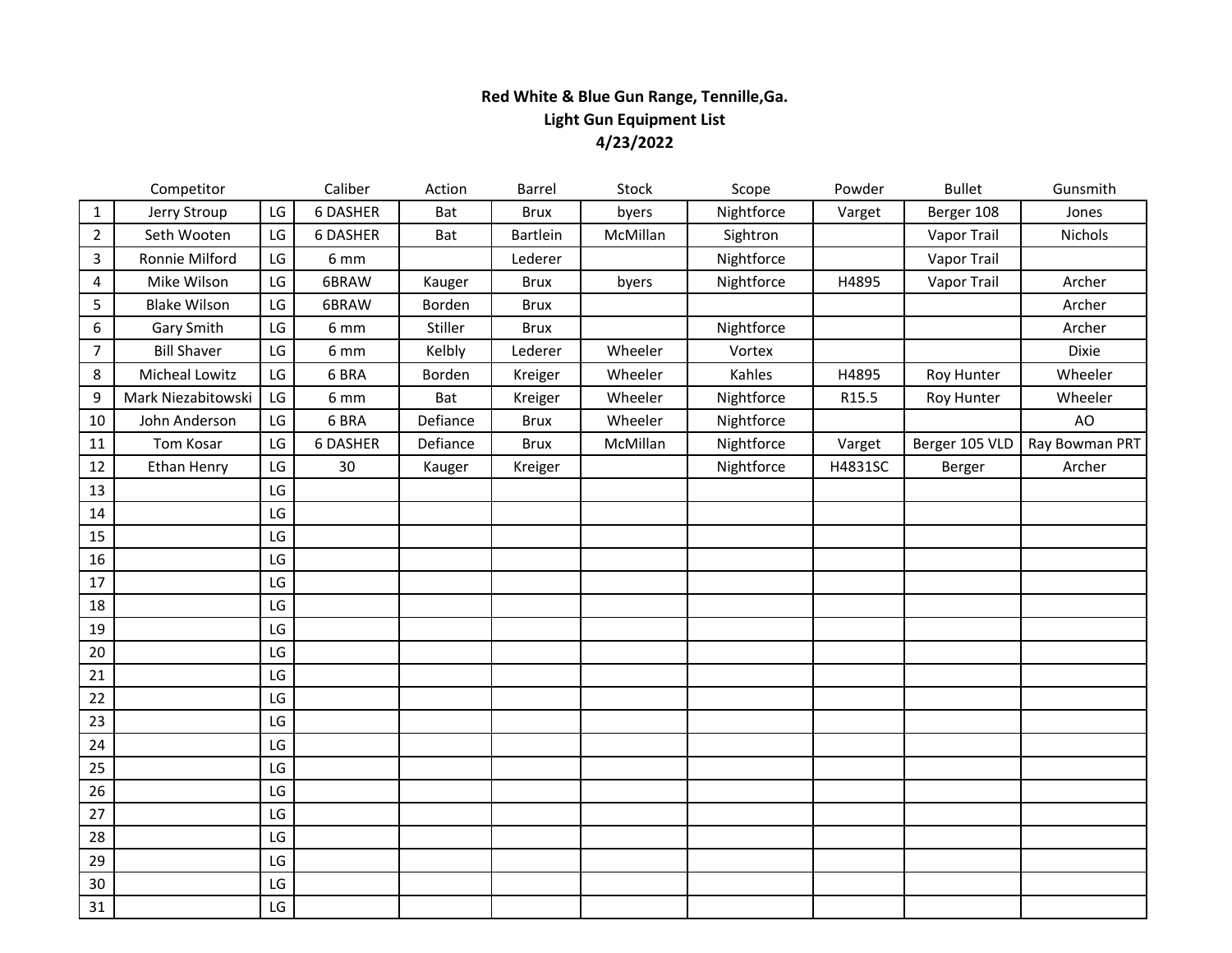# **Red White & Blue Gun Range, Tennille,Ga. Light Gun Equipment List 4/23/2022**

|    | Competitor |    | Caliber | Action | Barrel | Stock | Scope | Powder | <b>Bullet</b> | Gunsmith |
|----|------------|----|---------|--------|--------|-------|-------|--------|---------------|----------|
| 32 |            | LG |         |        |        |       |       |        |               |          |
| 33 |            | LG |         |        |        |       |       |        |               |          |
| 34 |            | LG |         |        |        |       |       |        |               |          |
| 35 |            | LG |         |        |        |       |       |        |               |          |
| 36 |            | LG |         |        |        |       |       |        |               |          |
| 37 |            | LG |         |        |        |       |       |        |               |          |
| 38 |            | LG |         |        |        |       |       |        |               |          |
| 39 |            | LG |         |        |        |       |       |        |               |          |
| 40 |            | LG |         |        |        |       |       |        |               |          |
| 41 |            | LG |         |        |        |       |       |        |               |          |
| 42 |            | LG |         |        |        |       |       |        |               |          |
| 43 |            | LG |         |        |        |       |       |        |               |          |
| 44 |            | LG |         |        |        |       |       |        |               |          |
| 45 |            | LG |         |        |        |       |       |        |               |          |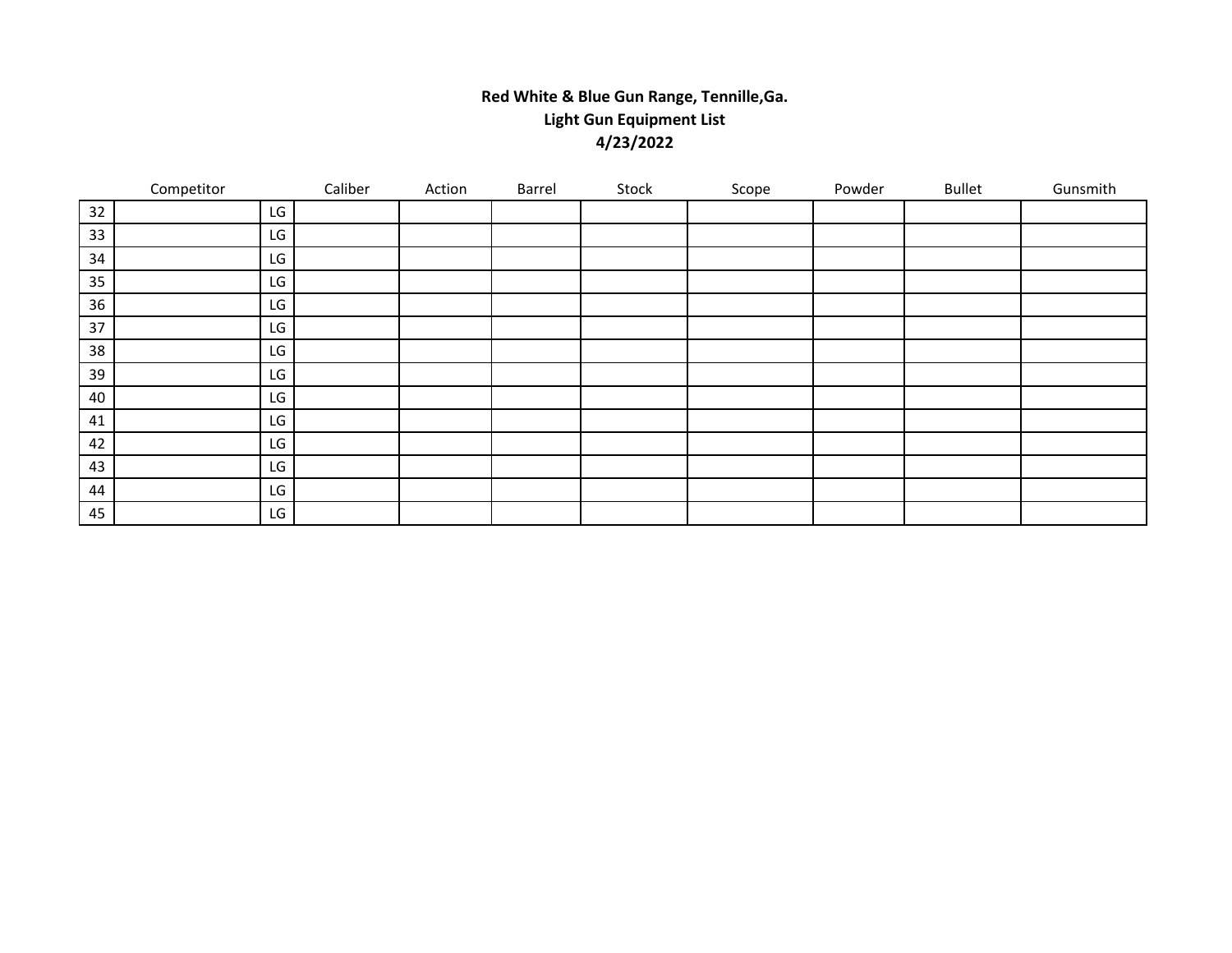# **Red White & Blue Gun Range, Tennille,Ga. Heavy Gun Equipment List 4/23/2022**

|                  | Competitor |               | Caliber | Action | Barrel | Stock | Scope | Powder | Bullet | Gunsmith |
|------------------|------------|---------------|---------|--------|--------|-------|-------|--------|--------|----------|
| $\mathbf{1}$     |            | $\mathsf{HG}$ |         |        |        |       |       |        |        |          |
| $\overline{2}$   |            | $\mathsf{HG}$ |         |        |        |       |       |        |        |          |
| $\mathbf{3}$     |            | $\mathsf{HG}$ |         |        |        |       |       |        |        |          |
| 4                |            | HG            |         |        |        |       |       |        |        |          |
| 5                |            | $\mathsf{HG}$ |         |        |        |       |       |        |        |          |
| 6                |            | HG            |         |        |        |       |       |        |        |          |
| $\overline{7}$   |            | $\mathsf{HG}$ |         |        |        |       |       |        |        |          |
| 8                |            | HG            |         |        |        |       |       |        |        |          |
| $\boldsymbol{9}$ |            | $\mathsf{HG}$ |         |        |        |       |       |        |        |          |
| $10\,$           |            | HG            |         |        |        |       |       |        |        |          |
| $11\,$           |            | $\mathsf{HG}$ |         |        |        |       |       |        |        |          |
| $12\,$           |            | HG            |         |        |        |       |       |        |        |          |
| 13               |            | $\mathsf{HG}$ |         |        |        |       |       |        |        |          |
| $14\,$           |            | $\mathsf{HG}$ |         |        |        |       |       |        |        |          |
| 15               |            | $\mathsf{HG}$ |         |        |        |       |       |        |        |          |
| 16               |            | $\mathsf{HG}$ |         |        |        |       |       |        |        |          |
| $17\,$           |            | $\mathsf{HG}$ |         |        |        |       |       |        |        |          |
| $18\,$           |            | $\mathsf{HG}$ |         |        |        |       |       |        |        |          |
| $19\,$           |            | $\mathsf{HG}$ |         |        |        |       |       |        |        |          |
| $20\,$           |            | $\mathsf{HG}$ |         |        |        |       |       |        |        |          |
| $21\,$           |            | $\mathsf{HG}$ |         |        |        |       |       |        |        |          |
| 22               |            | $\mathsf{HG}$ |         |        |        |       |       |        |        |          |
| 23               |            | $\mathsf{HG}$ |         |        |        |       |       |        |        |          |
| 24               |            | $\mathsf{HG}$ |         |        |        |       |       |        |        |          |
| 25               |            | $\mathsf{HG}$ |         |        |        |       |       |        |        |          |
| 26               |            | $\mathsf{HG}$ |         |        |        |       |       |        |        |          |
| $27\,$           |            | $\mathsf{HG}$ |         |        |        |       |       |        |        |          |
| 28               |            | $\mathsf{HG}$ |         |        |        |       |       |        |        |          |
| 29               |            | $\mathsf{HG}$ |         |        |        |       |       |        |        |          |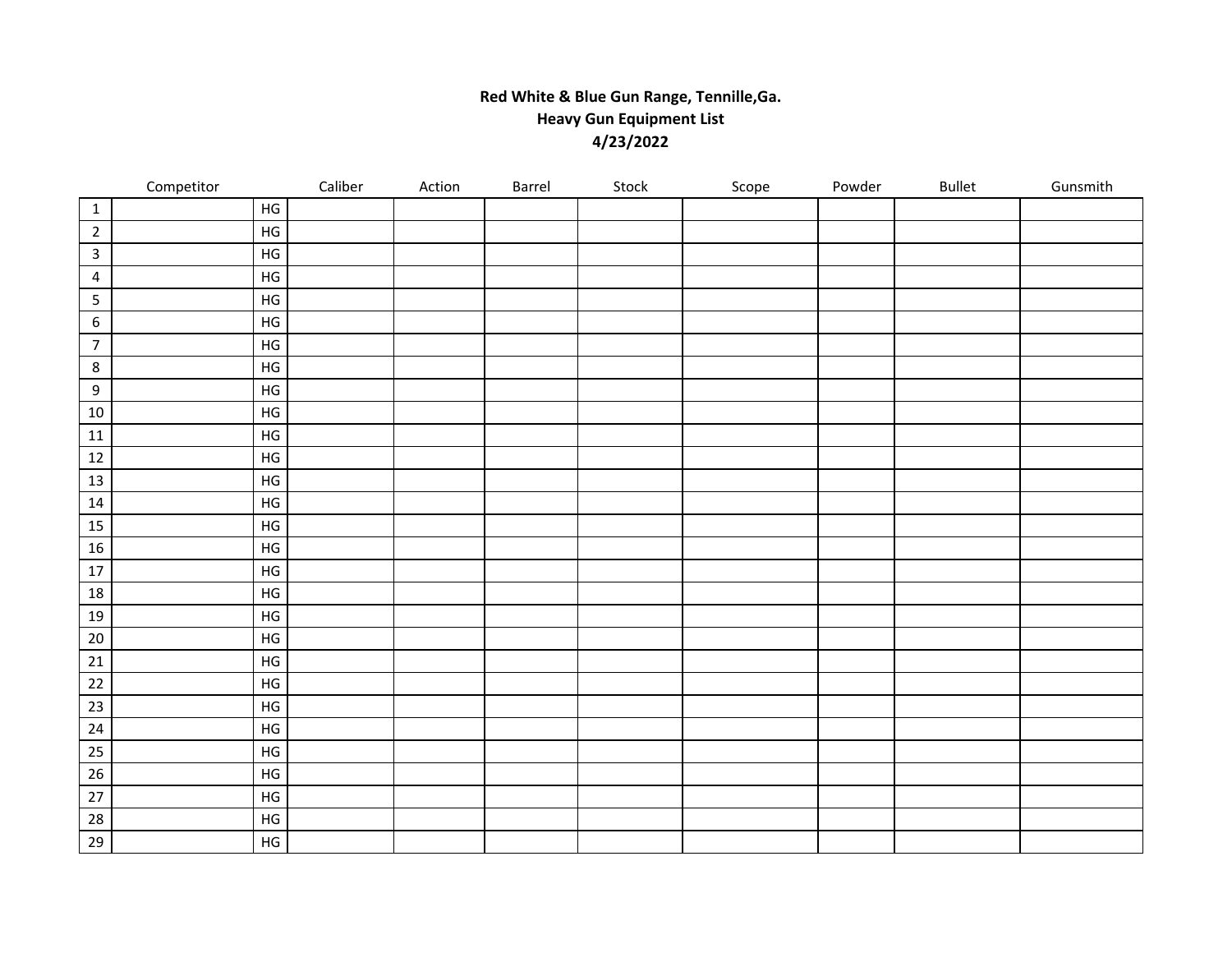# **Red White & Blue Gun Range, Tennille,Ga. Heavy Gun Equipment List 4/23/2022**

|    | Competitor    | Caliber | Action | Barrel | Stock | Scope | Powder | <b>Bullet</b> | Gunsmith |
|----|---------------|---------|--------|--------|-------|-------|--------|---------------|----------|
| 30 | HG            |         |        |        |       |       |        |               |          |
| 31 | HG            |         |        |        |       |       |        |               |          |
| 32 | HG            |         |        |        |       |       |        |               |          |
| 33 | HG            |         |        |        |       |       |        |               |          |
| 34 | HG            |         |        |        |       |       |        |               |          |
| 35 | HG            |         |        |        |       |       |        |               |          |
| 36 | HG            |         |        |        |       |       |        |               |          |
| 37 | $\mathsf{HG}$ |         |        |        |       |       |        |               |          |
| 38 | HG            |         |        |        |       |       |        |               |          |
| 39 | HG            |         |        |        |       |       |        |               |          |
| 40 | HG            |         |        |        |       |       |        |               |          |
| 41 | HG            |         |        |        |       |       |        |               |          |
| 42 | $\mathsf{HG}$ |         |        |        |       |       |        |               |          |
| 43 | HG            |         |        |        |       |       |        |               |          |
| 44 | HG            |         |        |        |       |       |        |               |          |
| 45 | HG            |         |        |        |       |       |        |               |          |